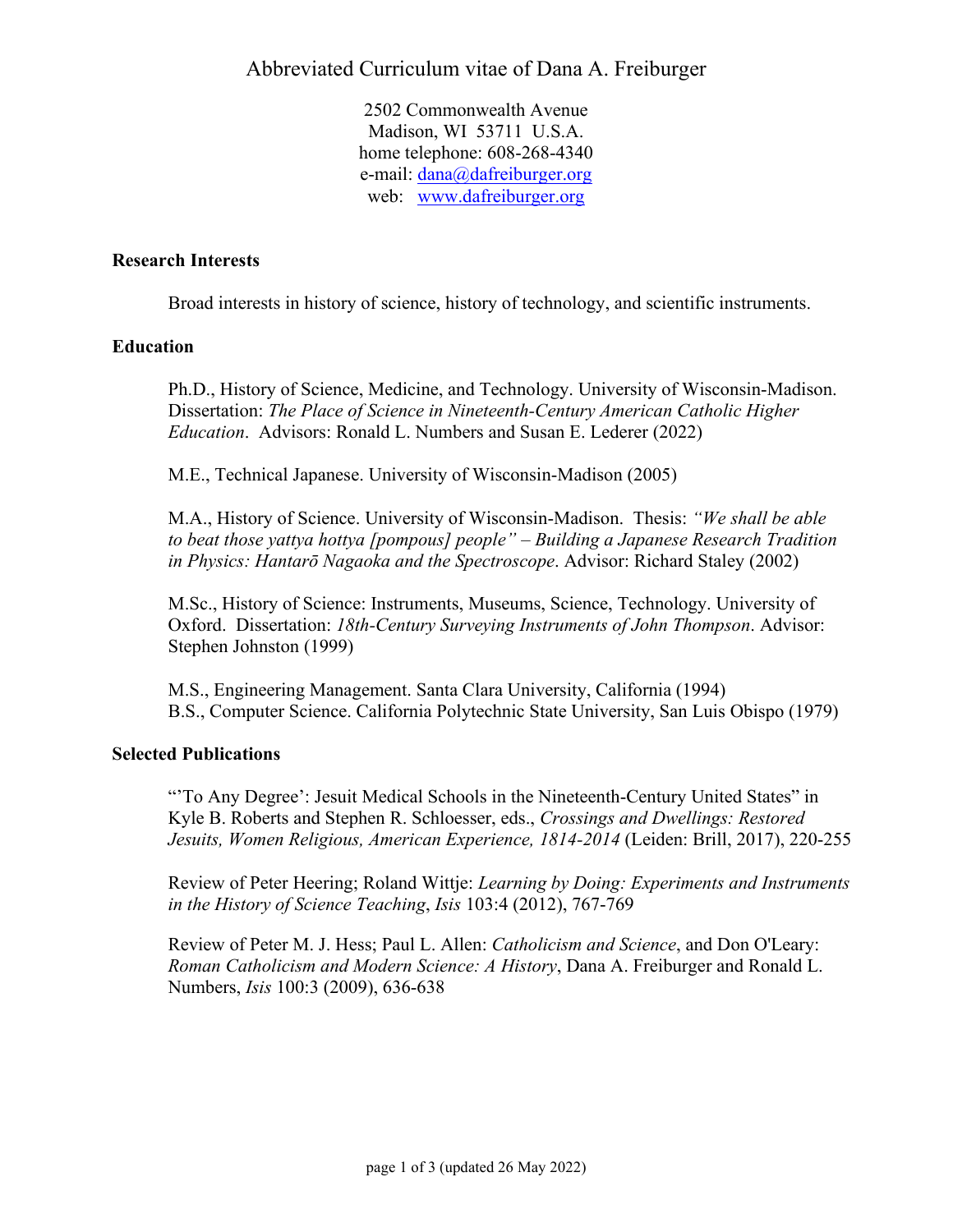# Abbreviated Curriculum vitae of Dana A. Freiburger

# **Selected Publications, cont'd**

長岡半太郎の新資料について [The New Addition to the Hantaro Nagaoka Papers], Okamoto Takuji, Osako Masahiro, Suzuki Kasuyoshi, and Dana A. Freiburger, *Bulletin of the National Science Museum, Tokyo, Series E* 29 (2006), 7-13

"Report on some Scientific Instrument Collections in Japan," *Bulletin of the Scientific Instrument Society* 83 (December 2004), 30-32

"Building a Japanese Research Tradition in Physics: Hantarō Nagaoka and the Spectroscope," *Nuncius* 17:2 (2002), 673-689

# **Invited Talks**

"Teaching Astronomy and Nineteenth-century American Catholic Higher Education," an online talk presented to members of the Madison Astronomical Society (March 2021)

"Practicing what they Preach: The Bachelor of Science degree in Nineteenth-Century American Catholic Higher Education," History Department colloquium (Sept. 2019)

# **Recent Papers Presented**

"*Cattell's Catholics*: Who were these American Men (and Women) of Science?" talk given virtually at the Midwest Junto (April 2021)

"'Such an important and widespread influence on oursociety today': Teaching Computer Science at the University of Wisconsin–Madison in the 1960s," an online talk presented at the Pedagogy, Popularization, and the Public Understanding of Science conference organized by the Science History Institute in Philadelphia (October 2020)

"The B.S. degree: A New Objective in Nineteenth-Century American Catholic Higher Education," a paper given at the HSS meeting, Utrecht, The Netherlands (July 2019)

"James Curley, S.J., a Jesuit 'comet' in Nineteenth-Century American Astronomy," poster presented at the 14th Biennial History of Astronomy Workshop, Notre Dame (June 2019)

"What Hath God Taught – Teaching Telegraphy at Notre Dame in the 1870s," a flash talk presented at the 2018 SHOT conference held in St. Louis, Missouri (October 2018)

"The 'personal' equations of American astronomer Joel Stebbins" given at the Scientific Instrument Commission meeting held at the 25th International Congress of History of Science, Technology, and Medicine, Rio de Janeiro, Brazil (July 2017)

"The many universes of Seddie Bingham / Sister Aloysia (1873-1899)," a 'picture-in-1000-words' presentation at the Tenth Triennial Conference on the History of Women Religious at Santa Clara University, California (June 2016)